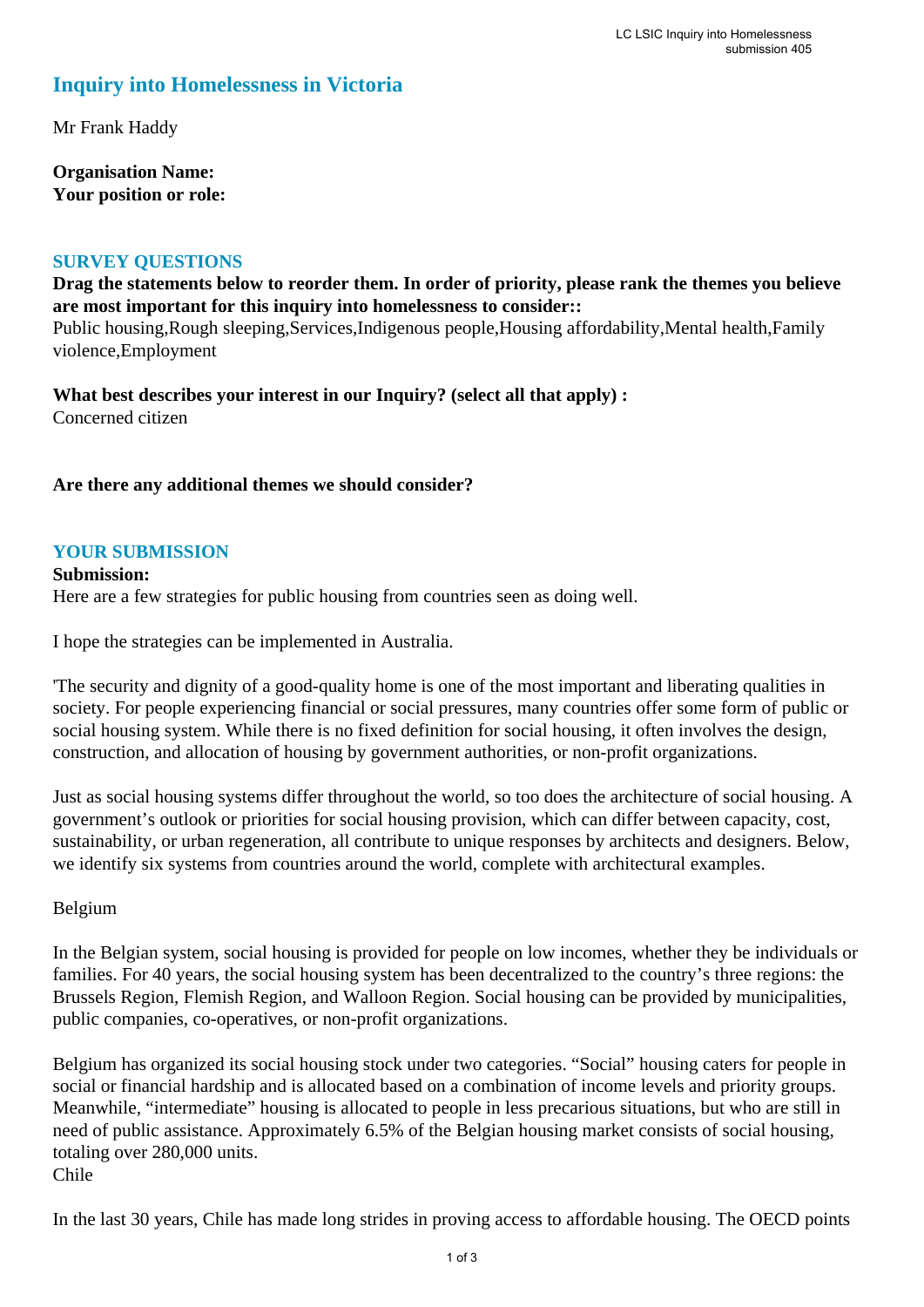Provisions for affordable and social housing in Chile includes subsidies to low and middle-income households, rent-to-buy schemes, and rental subsidies. Programs such as the Subsidios para Acondicionamiento Termico de la Vivienda also offers housing regeneration subsidies for households in the first three quintiles of the income distribution, including repairing roofs and walls, and improving energy efficiency.

# The Netherlands

In the Netherlands, social housing, known as "sociale huurwoningen," is offered to citizens at a subsidized rate. Those living in subsidized homes pay no more than  $\epsilon$ 710.68 per month, with the government contributing the remainder. Rent controls mean that prices cannot rise by more than 4.3% per year. Housing is administered through a points system, which determines the value of the property the applicant will live in, and hence their rent. Oversight of the system is carried out by the Centraal Fonds Volkshuisvesting (central housing fund).

Housing associations, known as "toegelaten instellingen," manage social housing in the Netherlands, as well as the surrounding neighborhood, monitoring graffiti, preventing crime, and maintaining public facilities from playgrounds to car parks. They manage over 2.4 million units nationwide.

# Mexico

In Mexico, housing for low-income groups is provided by self-help housing, where families play a major role in building their own homes, or social housing. In the last ten years, several programs have been introduced to aid social or affordable housing. The "Tu Casa" and "Vivienda Rural" programs provide grants for new home construction, purchasing of existing homes, and home renovations.

In 2007, the "Esta es tu Casa" program was introduced to aid households whose incomes were less than five times the minimum wage for home purchase, construction, or improvement. The funds are released through executive bodies such as banks, housing institutions. Social housing production is now incorporating priorities such as sustainability, and re-densification in the inner-city.

# Spain

The Spanish Constitution guarantees the right to housing to Spanish citizens. As the country faces a housing crisis, rent increases are only permitted every five years and tied to the inflation rate.

Unlike many European countries, Spain's housing stock is almost entirely owner-occupied, with 95% of rental units owned by individuals, rather than institutions. This has filtered to the social housing system, where a high number of social houses are given on freehold terms, rather than subsidized rental schemes.

# United States

Social housing in the United States often takes the form of "Subsidized housing" administrated by federal, state, and local agencies. Public housing is priced below market rates, with federal programs often offering monthly rates at 30% of the household's income. More than 1.2 million households as classed as public housing throughout the country, managed by 3300 public housing associations.

Eligibility for public housing in the United States is based on annual gross income, citizenship or immigration status, or allowances for the elderly, persons with disabilities, or families. While local Housing